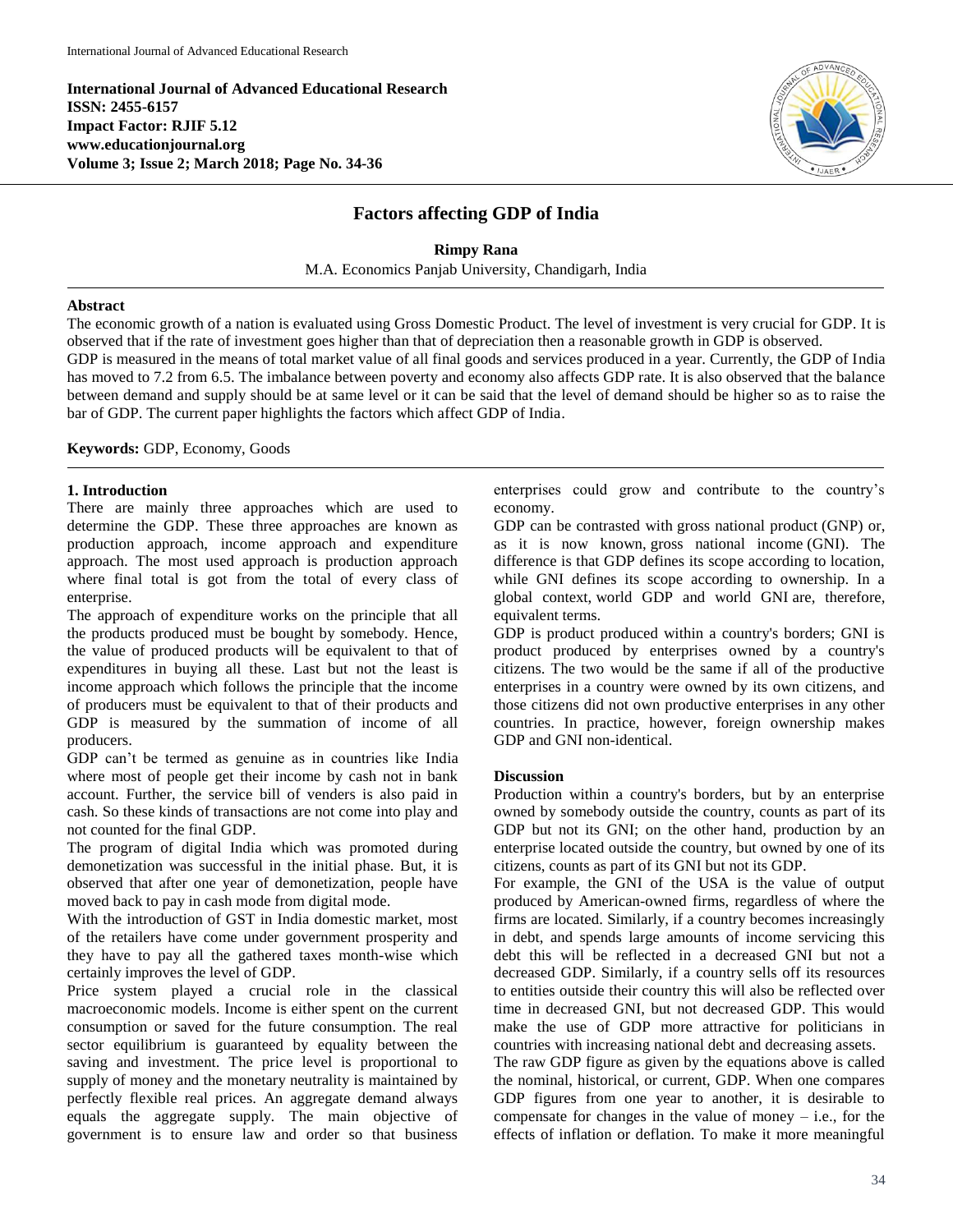for year-to-year comparisons, it may be multiplied by the ratio between the value of money in the year the GDP was measured and the value of money in a base year.

The factor used to convert GDP from current to constant values in this way is called the *GDP deflator*. Unlike consumer price index, which measures inflation or deflation in the price of household consumer goods, the GDP deflator measures changes in the prices of all domestically produced goods and services in an economy including investment goods and government services, as well as household consumption goods.

The major advantage of GDP per capita as an indicator of standard of living is that it is measured frequently, widely, and consistently. It is measured frequently in that most countries provide information on GDP on a quarterly basis, allowing trends to be seen quickly. It is measured widely in that some measure of GDP is available for almost every country in the world, allowing inter-country comparisons. It is measured consistently in that the technical definition of GDP is relatively consistent among countries.

## **Factor Affecting Gdp**

# *Leisure Preference*

Due to technological progress, average productivity of resources (including manpower) has gone up in most industrialised countries.

This has enabled workers to enjoy more leisure.

The increased leisure available to the workers allows them to enjoy more recreation in the form of weekend terms and pursuing cultural activities.

Their activities are, no doubt, welfare- enhancing in nature. But their extra hours of leisure are not priced in markets and, therefore, do not get reflected in GDP.

#### *Non-Marketed Activities*

All economically important activities are not bought and sold in market. With a few exceptions, such as government services, non-marketed economic activities are omitted from GDP. An example is unpaid housekeeping services. Another example is voluntary services of NGOs such as volunteer free service and education services offered free of cost to poor children in slums. Such unpaid and un-priced services, no doubt, increase social welfare. But they are omitted from GDP, because it is difficult to estimate their market values.

#### *Underground Economy*

Many activities are performed unofficially. The underground economy includes both legal and illegal activities from informal (private) nursing, house cleaning or child care to organised crime. House cleaners or plumbers are paid in cash. Such transactions go unnoticed by the tax authorities. However, such activities have a welfare implication. No doubt, they may enhance or reduce social welfare.

#### *Environmental Quality and Resource Depletion*

China and India have recently achieved tremendous growth in real GDP and are cited as two models of globalisation. But in expanding their manufacturing base, both countries have also suffered from a severe decline in air and water quality. Increased pollution certainly reduces the quality of life. But

because air and water quality are not bought and sold in markets, the Indian GDP does not reflect this downside of its economic growth.

The explanation of finite (non-renewable) natural resources also tends to be overlooked in GDP. If more oil is extracted today, less oil will be available in future. But this fact is not reflected in GDP.

Incorporating factors like air quality and resource depletion into a comprehensive measure of GDP is difficult, since it often involves placing a rupee on intangibles, like having a clean river to take water instead of a dirty one. But the fact that the benefits of environmental quality and resource conservation are not measured in terms of money, does not mean that they are unimportant.

#### *Quality of Life*

Various factors make a particular town or city an attractive place to live. Some of these desirable features get reflected in GDP: spacious, well-constructed homes, good star hotels and restaurants, a variety of entertaining and high-quality medical services. However, other indicators of good life are not sold in markets and so may be omitted from GDP.

Examples include a low crime rate, minimum traffic congestion, active civic organizations (like municipal corporations) and open space.

#### *Poverty and Economic Inequality*

With increase in per capita income, the incidence of poverty often goes up. So, social welfare diminishes. This is what has happened in India over the plan period. Although India has achieved a satisfactory growth rate in recent years, the planners have failed to alleviate poverty in 56 years.

Even though a dent has been made on poverty in recent years due to financial assistance from the World Bank and the IMF, the degree of income inequality has increased rather than diminished even though the growth rate has picked up.

Moreover, GDP measures the total quality of goods and services produced and sold in an economy, but it conveys no information about who enjoys those goods and services. Two countries may have identical GDPs but differ markedly in the distribution of economic welfare across the population.

Furthermore people's economic satisfaction depends not only on their absolute economic position — as measured by the quantity and quality of food, clothing and shelter they have but on what they have compared to what others have.

#### **Conclusion**

GDP does not account for the distribution of income among the residents of a country, because GDP is merely an aggregate measure. An economy may be highly developed or growing rapidly, but also contain a wide gap between the rich and the poor in a society. These inequalities often occur on the lines of race, ethnicity, gender, religion, or other minority status within countries. This can lead to misleading characterizations of economic well-being if the income distribution is heavily skewed toward the high end, as the poorer residents will not directly benefit from the overall level of wealth and income generated in their country. Even GDP per capita measures may have the same downside if inequality is high